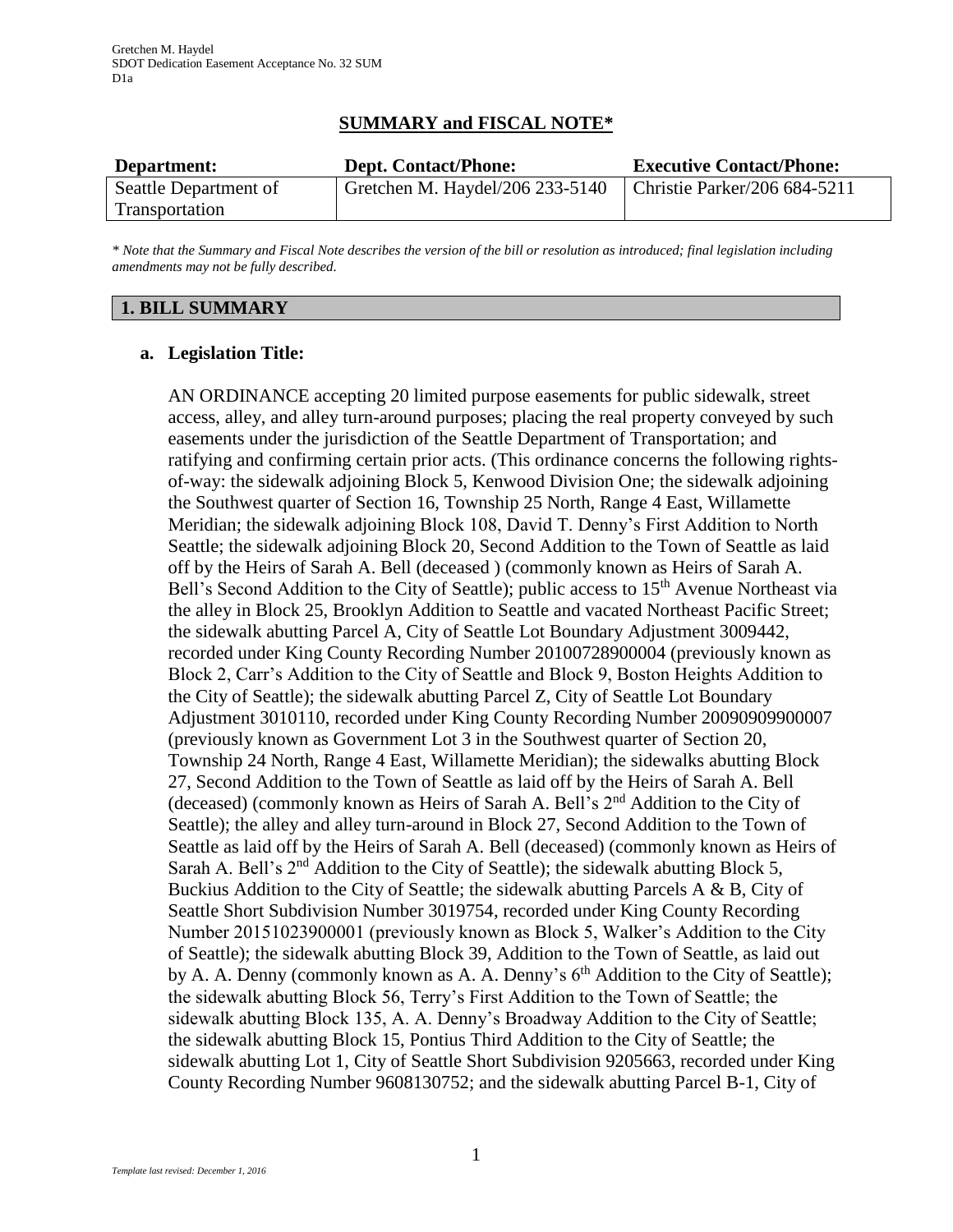Seattle Short Subdivision Number 77-110, recorded under King County Recording Number 7707260710.)

### **b. Summary and background of the Legislation:**

This proposed Council Bill accepts 20 easements for public sidewalk, street access, alley, and alley turn-around purposes, places them under the jurisdiction of the Seattle Department of Transportation, and ratifies and confirms certain prior acts. The easements are for property transferred to the City for sidewalk, street, or alley purposes as a result of conditions imposed on private development projects.

### **2. CAPITAL IMPROVEMENT PROGRAM**

**a.** Does this legislation create, fund, or amend a CIP Project? \_\_\_ Yes  $\sqrt{\ }$  No

### **3. SUMMARY OF FINANCIAL IMPLICATIONS**

- **a.** Does this legislation amend the Adopted Budget? \_\_\_ Yes  $\sqrt{\ }$  No
- **b. Does the legislation have other financial impacts to the City of Seattle that are not reflected in the above, including direct or indirect, short-term or long-term costs?**

The costs associated with implementing this ordinance, for example, maintaining the newly-acquired rights-of-way, have been anticipated in the 2017 budget.

**c. Is there financial cost or other impacts of** *not* **implementing the legislation?**

None.

### **4. OTHER IMPLICATIONS**

### **a. Does this legislation affect any departments besides the originating department?**

Yes. The Department of Construction and Inspections evaluates the building development projects and determines the conditions that must be met pursuant to the City's Land Use Code and the Seattle Right of Way Manual with respect to the dedication of these easements to the City.

### **b. Is a public hearing required for this legislation?**

No.

### **c. Does this legislation require landlords or sellers of real property to provide information regarding the property to a buyer or tenant?**

No.